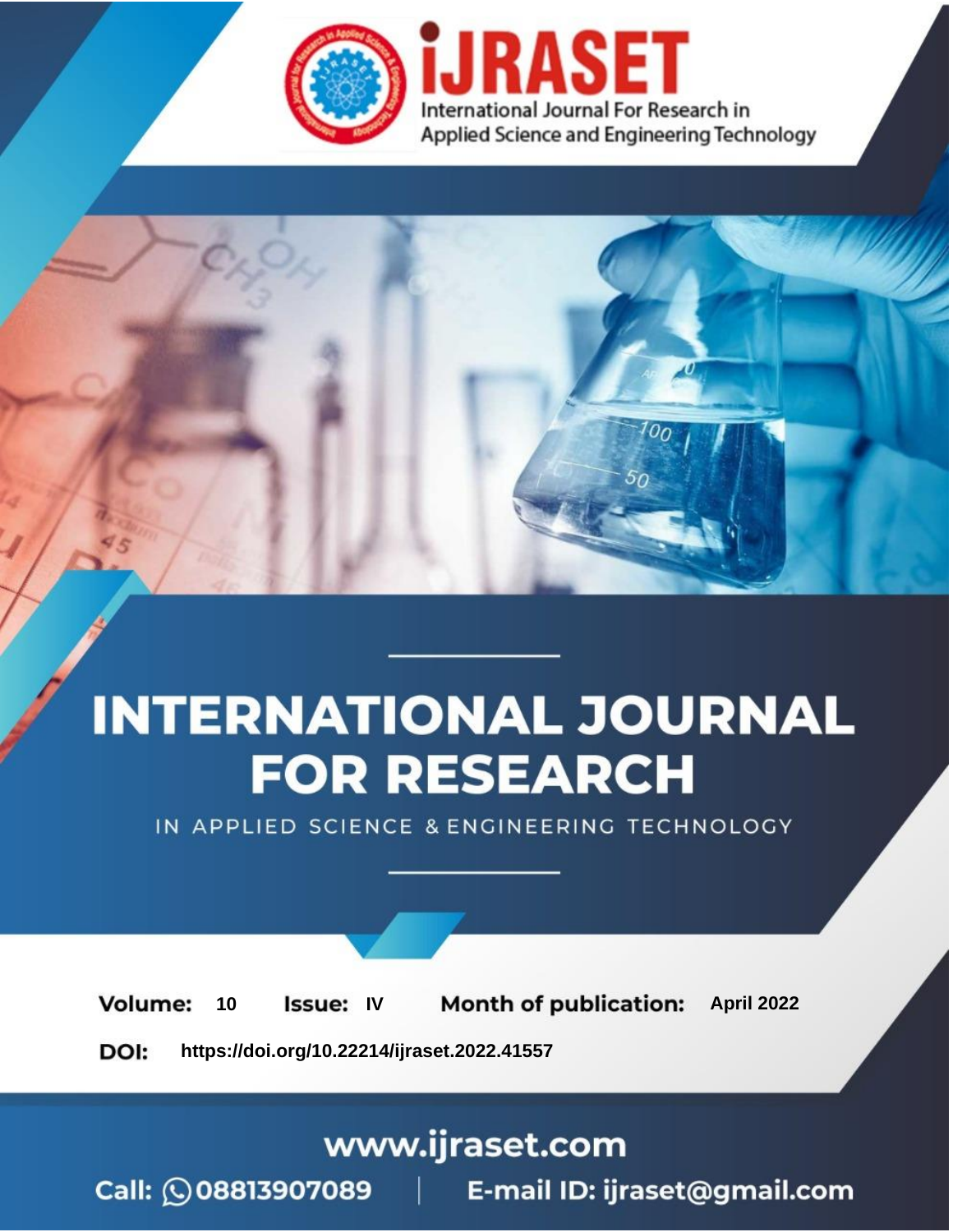

## **Accident Detection and Ambulance Rescue System using IOT**

Prof. Seema Shivapur<sup>1</sup>, Shri Harshini V<sup>2</sup>, Sneha K<sup>3</sup>, Sneha O<sup>4</sup>, Saba Noorian<sup>5</sup> *<sup>1</sup>Assistant Professor, Dept. Of CSE (HKBKCE), Bengaluru, India 2, 3, 4, 5Dept.Of CSE (HKBKCE), Bengaluru, India*

*Abstract: Road accidents and traffic congestion are the major problems in urban areas. Currently there is no technology for accident detection. Also due to the delay in reaching of the ambulance to the accident location and the traffic congestion in between accident location and hospital increases the chances of the death of victim. There is a need of introducing a system to reduce the loss of life due to accidents and the time taken by the ambulance to reach the hospital. To overcome the drawback of existing system we will implement the new system in which there is an automatic detection of accident through sensors provided in the vehicle.* 

*A main server unit houses the database of all hospitals in the city. A GPS and Wi-Fi module in the concerned vehicle will send the location of the accident to the main server which will rush an ambulance from a nearest hospital to the accident spot. Along*  with this there would be control of traffic light signals in the path of the ambulance using RF communication. This will *minimize the time of ambulance to reach the hospital. A patient monitoring system in the ambulance will send the vital parameters of the patient to the concerned hospital. This system is fully automated, thus it finds the accident spot and helping to reach the hospital in time.* 

*Keywords: IOT, Ambulance Rescue System, Arduino, GPS, Wi-Fi Module* 

## **I. INTRODUCTION**

Nowadays Wireless Sensor Networks (WSN) has been applied in various domains like weather monitoring, military, home automation, health care monitoring, security and safety etc. or in a nut shell one can say wireless sensor network can be applied in most of the domains. Currently there is no technology for accident detection. Also due to the delay in reaching of the ambulance to the accident location and the traffic congestion in between accident location and hospital increases the chances of the death of victim. There is a need of introducing a system to reduce the loss of life due to accidents and the time taken by the ambulance to reach the hospital.

To overcome the drawback of existing system we will implement the new system in which there is an automatic detection of accident through sensors provided in the vehicle. A main server unit houses the database of all hospitals in the city. A GPS and Wi-Fi module in the concerned vehicle will send the location of the accident to the main server which will rush an ambulance from a nearest hospital to the accident spot. Along with this there would be control of traffic light signals in the path of the ambulance using RF communication.

This will minimize the time of ambulance to reach the hospital. A patient monitoring system in the ambulance will send the vital parameters of the patient to the concerned hospital. This system is fully automated, thus it finds the accident spot and helping to reach the hospital in time. These sensors run on both battery power as well as solar energy. They have the capability to draw solar energy so that they can use sunlight for functioning in bright and sunny condition and the battery power for functioning at night or in cloudy or foggy condition.

Sensors used in the Wireless Sensor Network for traffic signal systems are mainly of two types: i) Intrusive type and ii) Non-Intrusive type [i) Intrusive types of sensor are kept under the road and sense the traffic waiting at the signal. This type of sensor has the same working principle as that of a metal detector. ii) Non-Intrusive types of sensor is fitted on the road. The installation of this type of sensor is easy as no cutting of road is needed to be done. Non-intrusive sensor includes acoustic sensors or video image processors to detect the presence of vehicles waiting at the traffic intersection. Although Intrusive sensors are very effective still Nonintrusive sensors are preferred over Intrusive sensors as they are cost-effective, easy to install, immune to natural corrosion and degradation.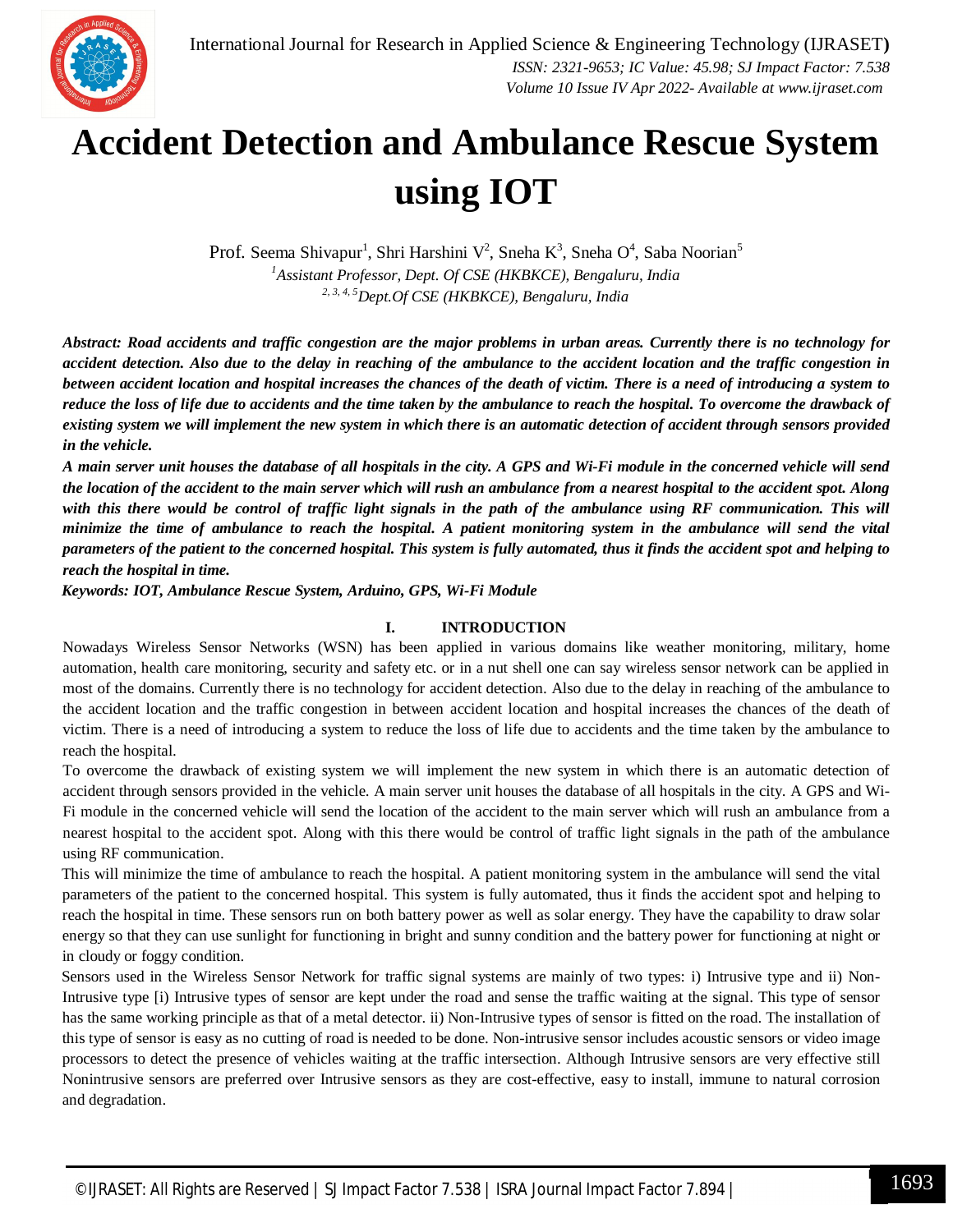

International Journal for Research in Applied Science & Engineering Technology (IJRASET**)**

 *ISSN: 2321-9653; IC Value: 45.98; SJ Impact Factor: 7.538 Volume 10 Issue IV Apr 2022- Available at www.ijraset.com*

## **II. LITERATURE SURVEY**

Pranto Karmokar[1] based accident detection system in which immediately after an accident occurs the information is sent to the web server and an instant SMS is sent to the patients acquaintances and nearby ambulance services.

However, the traffic congestion in between the accident location and the hospital may increase the chances of death of the patients. Karthikeyan M[2] forwarded a system which discusses about the usage of Vibration, Accelerometer and Heart pulse sensor which detects an accident that has occurred. It uses an app which identifies the location where the accident has occurred and sends to signal to the nearby hospitals and ambulance services. It uses Bluetooth module which setup a communication between the driver's mobile and accident detection system. It requires the victim to always connect his phone to the Bluetooth of the accident detection system which may not always be possible. Frahim Wadud Taj[4] proposed a system that detects the accidents and saves the victim's life by alerting the rescue team. When an accident takes place the system forwards a SMS to the nearby rescue team and police station using the GSM module. A rescue team in return trace the location of the accident using GPS to help the victim. This proposed system uses only one vibration sensor due to which there are high chances of occurrance of errors in the detection system. S L V Prasad Gooty[5] proposed a system which deals with the concept of accident detection without any human rescue team. Accident detection is done by using a simple sensor that is embedded in the vehicle. When an accident occurs the sensor sends the accident location to an ambulance. After receiving the location an ambulance is rushed to the accident location.

## **III. METHODOLOGY**

In this project three units called Vehicle Unit, Ambulance Unit and Hospital Unit.

In vehicle unit the vehicle has Tilt sensor according to that tilt senor the main Arduino Controller will operate.

Tilt sensor is used to detect the accident, when the Tilt sensor detects the accident that time the GPS and GSM modules will activated and send a message or call to that nearest hospital or authorized person which is already saved in the program.

GPS module is used to identify the exact location of accident and it will send notification message to that authorized person.

GSM module is used send Notification message and call to that authorized person only when the accident happens.

If an accident occurs, using the GSM module we are sending notification message to authorized person.

Our project is based on four main modules: 1.Sensor. 2. Controller. 3. Hospital 4.Ambulance.

Sensor acts as a trigger that senses the location of the accident place and sends notification to the main controller.

Wi-fi module with a wi-fi is used here because to send message to that authorized person.

GPS module is used to identify the accident location and send notifications to authorized person.

Sensors are used to identify the patient condition and doctors or hospital personnel's can easily monitor the patient.

Blynk app is used to monitor the patient condition; Blynk is a open source and free app available in play store. Everyone can download and use it easily.

We can monitor the patient condition through internet.

### *A. Vehicle Unit*

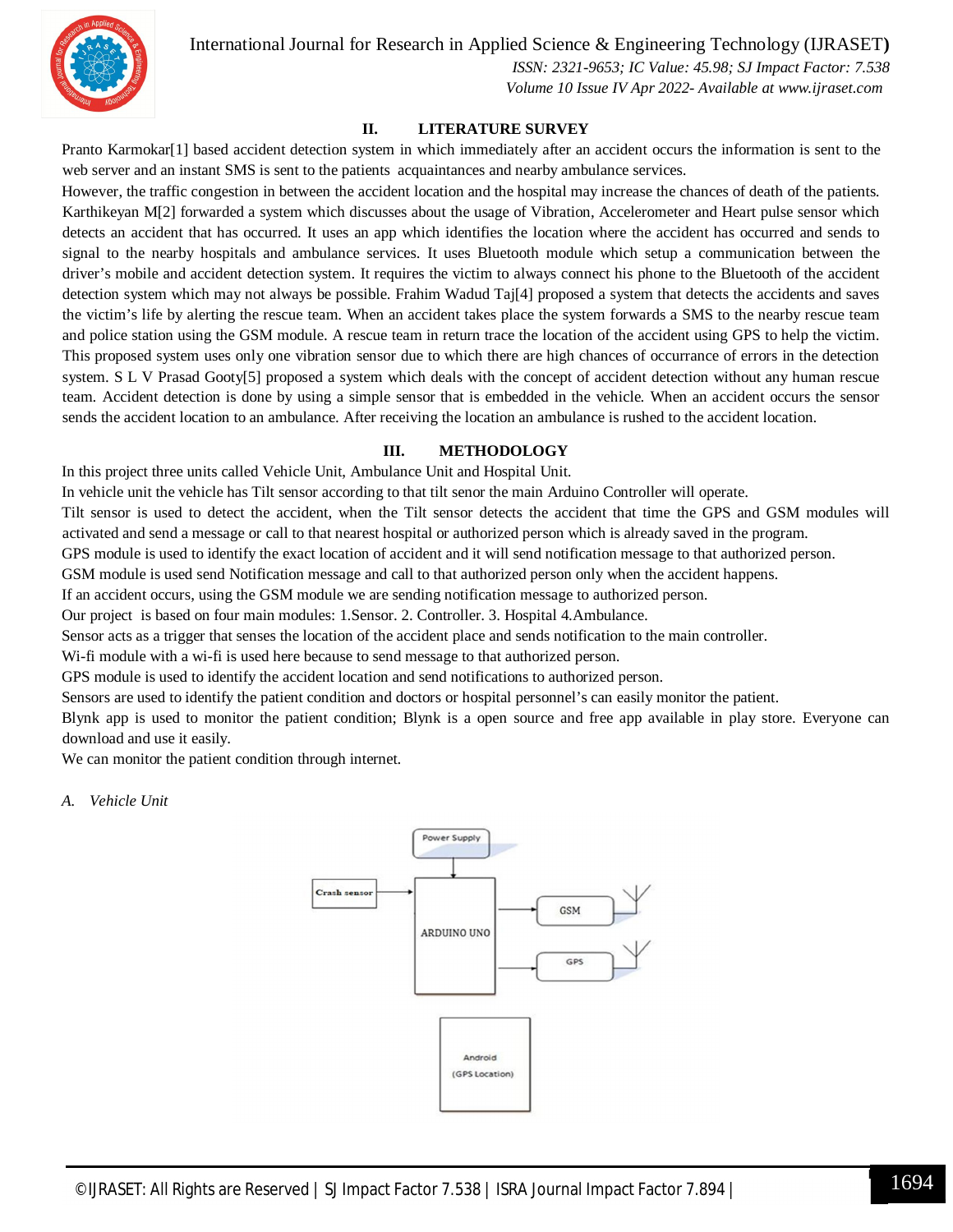

## International Journal for Research in Applied Science & Engineering Technology (IJRASET**)**

 *ISSN: 2321-9653; IC Value: 45.98; SJ Impact Factor: 7.538*

 *Volume 10 Issue IV Apr 2022- Available at www.ijraset.com*

*B. Ambulance Unit*



### *C. Hospital Unit*



## **IV. CONCLUSION**

This system can detect the location of accident spot automatically & accurately, and realizing the automation of information transmission. Consequently, it will save the people from wasting their time in searching of location and lives of the victims of accident. The experiment proved that this system can automatically detect accidents and information to the main controller is sent relatively and the traffic unit is also controlled by the ambulance unit in order to reach the accident spot in time and from accident spot to hospital without delay. Such functions can be useful for "help" and "safety", of humans and society.

### **REFERENCES**

- [1] Pranto Karmokar, Saikot Bairagi, Anuprova Mondal, Asif Karim, A Novel IOT Based Accident Detection And Rescue System, 2020.
- [2] Karthikeyan M, Manesh V S, Vijay B, Lalith S, Prabhu E, Viswabharan R, IOT Based Accident Detection And Response Time Optimization, 2021.
- [3] Wang Wei, Fang Hanbo, Traffic accident automatic detection and remote alarm device, Proceedings of International Conference on Electric Information and Control Engineering, 2011.
- [4] Frahim Wadud Taj, S M Taslim Reza, Iftekhar Mahbub, Automatic Accident Detection And Human Rescue System, 2018.
- [5] IOT Based Accident Detection And Rescue System. S L V Prasad Gooty Mehamood Basha, Srinivas Raju K, Kamalanathan Chandran, Sunita Panda.
- [6] K.Athavan, S.Jagadeeshwaran, G.Balasubramanian, N.Dinesh, G.Abhliash Automatic ambulance rescue system, International Journal of Advanced Technology and Engineering Research(IJATER), 2012.
- [7] Ms. Priti Fating, Ms. Priyanka Bisen, Ms.Pragya Khursange , Ms. Monika Krade, Automated accident rescue system, International Journal of Research (IJR),2015.
- [8] Zhaosheng yang. Study on the schemes of Traffic signal timing for priority vehicles Based on navigation system, 2000.
- [9] Malik Tubaishat, Qi Qi, Yi Shang, Hongchi Shi Wireless Sensor-Based Traffic Light Control IEEE